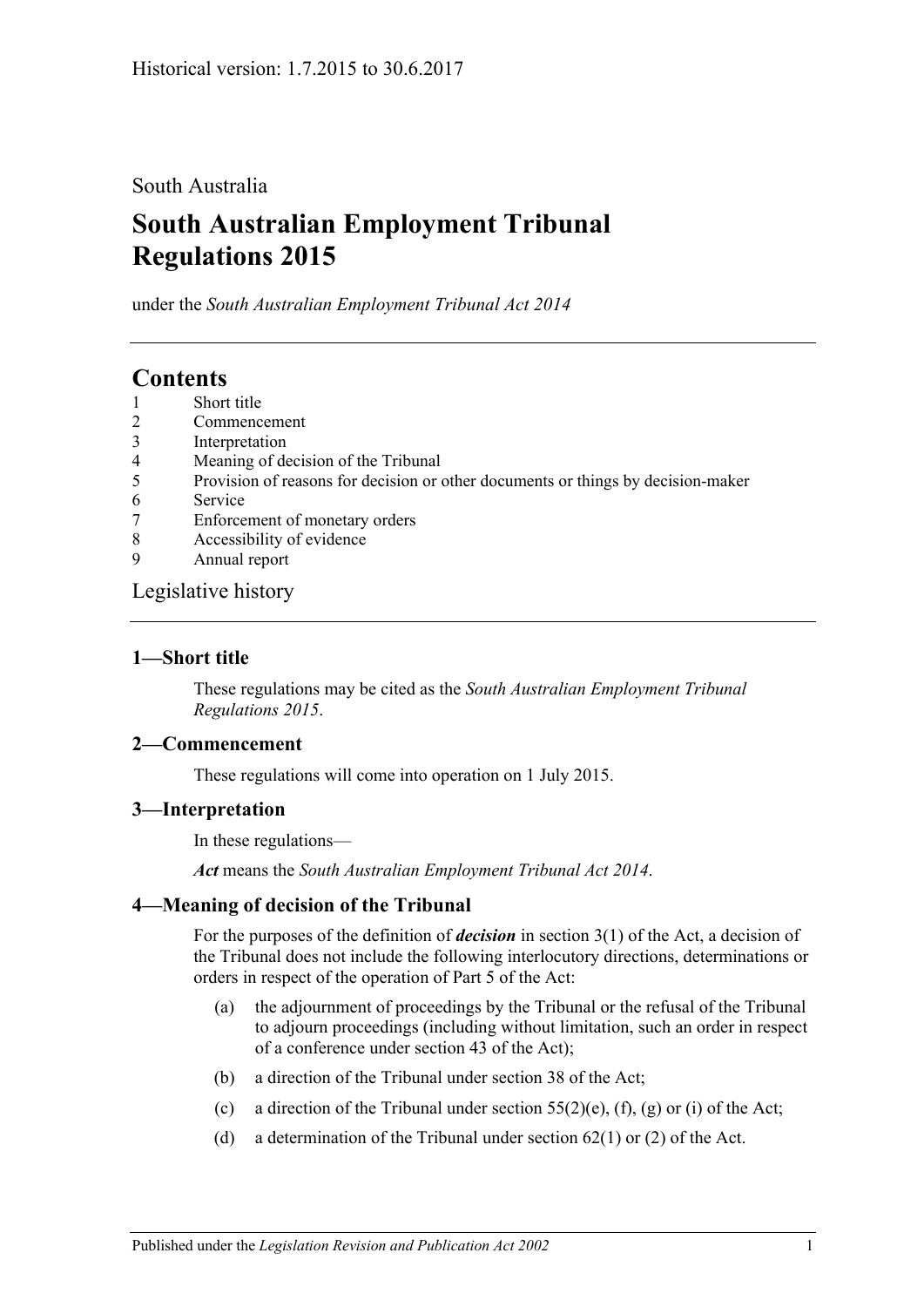#### <span id="page-1-0"></span>**5—Provision of reasons for decision or other documents or things by decision-maker**

For the purposes of section 28(2) of the Act, the time prescribed for the provision of a written statement of reasons or other relevant document or thing referred to in that section is 21 days from the time the decision-maker receives notice that an application has been made to the Tribunal for a review of the decision-maker's decision.

#### <span id="page-1-1"></span>**6—Service**

- (1) For the purposes of section 84(3) of the Act, the Tribunal may order that a process, notice or other document required or authorised to be given to or served on a person relating to any proceedings before the Tribunal may—
	- (a) be given to the person personally; or
	- (b) be left for the person at the person's place of residence or business with someone apparently over the age of 16 years; or
	- (c) be transmitted by fax or email to a fax number or email address provided by the person (in which case the notice or other document will be taken to have been given or served at the time of transmission); or
	- (d) if the person is a company or registered body within the meaning of the *Corporations Act 2001* of the Commonwealth, be served in accordance with that Act.
- (2) If a person refuses to accept personal service of a notice or other document required or authorised to be served on the person under the Act, or a relevant Act for the purpose of proceedings before the Tribunal, the notice or document will be taken to have been served personally on the person if the person serving the notice or document—
	- (a) puts it down in the person's presence; and
	- (b) tells the person what the notice or document is.
- (3) It is not necessary to show the original of the notice or document to the person being served.

#### <span id="page-1-4"></span><span id="page-1-2"></span>**7—Enforcement of monetary orders**

- (1) A party to proceedings under the *[Return to Work Act](http://www.legislation.sa.gov.au/index.aspx?action=legref&type=act&legtitle=Return%20to%20Work%20Act%202014) 2014* is recognised for the purposes of section 86(1) of the Act.
- (2) Unless [subregulation](#page-1-4) (1) would otherwise apply, in the case of a monetary order that is an order as to the payment of costs made by the Tribunal—the person in favour of whom the order is made is recognised for the purposes of section 86(1) of the Act.

#### <span id="page-1-3"></span>**8—Accessibility of evidence**

- (1) For the purposes of section 87(2)(d) of the Act, the following classes of material are prescribed:
	- (a) recordings of Tribunal proceedings in the form of an audio, video or other recording from which a visual image or sound can be produced;
	- (b) material concerning the personal affairs of a person, the general disclosure of which would be unreasonable;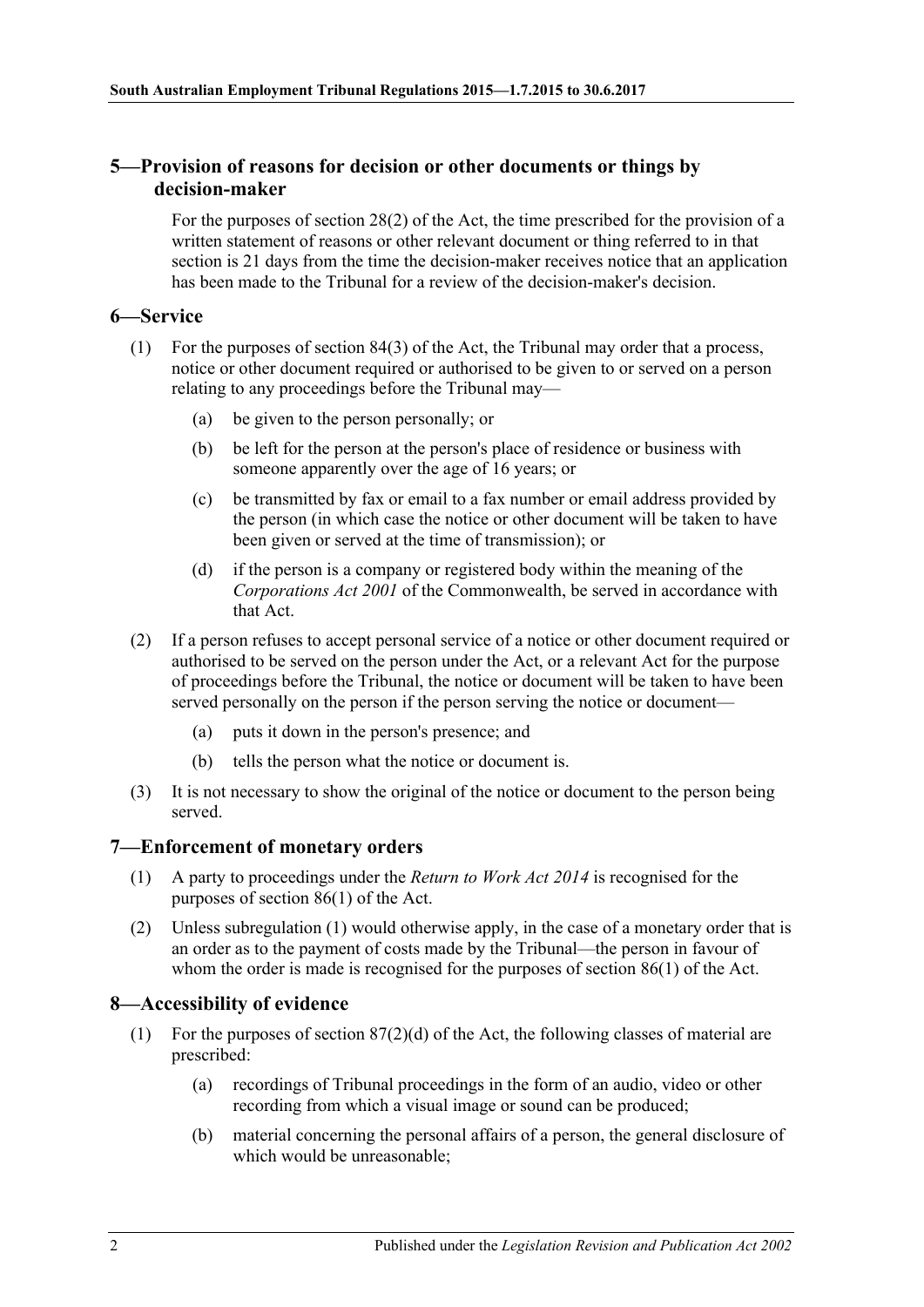- (c) material that contains allegations or suggestions of criminal or other improper conduct on the part of a person, the truth of which has not been established by judicial process and the general disclosure of which would be unreasonable;
- (d) material that contains matter consisting of information—
	- (i) concerning a person under the age of 18 years, or concerning such a person's family or circumstances, or information of any kind furnished by a person who was under that age when the information was furnished; and
	- (ii) the general disclosure of which would be unreasonable having regard to the need to protect that person's welfare;
- (e) material that contains matter consisting of information—
	- (i) concerning a person suffering from a mental illness, impairment or infirmity or concerning such a person's family or circumstances, or any information of any kind furnished by a person suffering from mental illness, impairment or infirmity when the information was furnished; and
	- (ii) the general disclosure of which would be unreasonable having regard to the need to protect that person's welfare.
- (2) In this regulation—

*personal affairs* of a person includes the person's—

- (a) financial affairs;
- (b) criminal records;
- (c) marital or other personal relationships;
- (d) employment records;
- (e) personal qualities, attributes or health status.

#### <span id="page-2-0"></span>**9—Annual report**

For the purposes of section 89(3) of the Act, a report must include the following particulars in respect of the financial year to which the report relates:

- (a) information relating to each category of reviewable decision considered by the Tribunal (according to the section of the *[Return to Work Act](http://www.legislation.sa.gov.au/index.aspx?action=legref&type=act&legtitle=Return%20to%20Work%20Act%202014) 2014* under which the original decision was made) as follows:
	- (i) the number of applications considered by the Tribunal for each category of decision;
	- (ii) the proportion of the total number of disputes considered by the Tribunal under Part 6 of the *[Return to Work Act](http://www.legislation.sa.gov.au/index.aspx?action=legref&type=act&legtitle=Return%20to%20Work%20Act%202014) 2014* that each category of decision represents;
	- (iii) a summary of the range of periods of time taken for each category of decision between the receipt of applications by the Tribunal and the resolution of matters (in relation to matters resolved in the relevant financial year);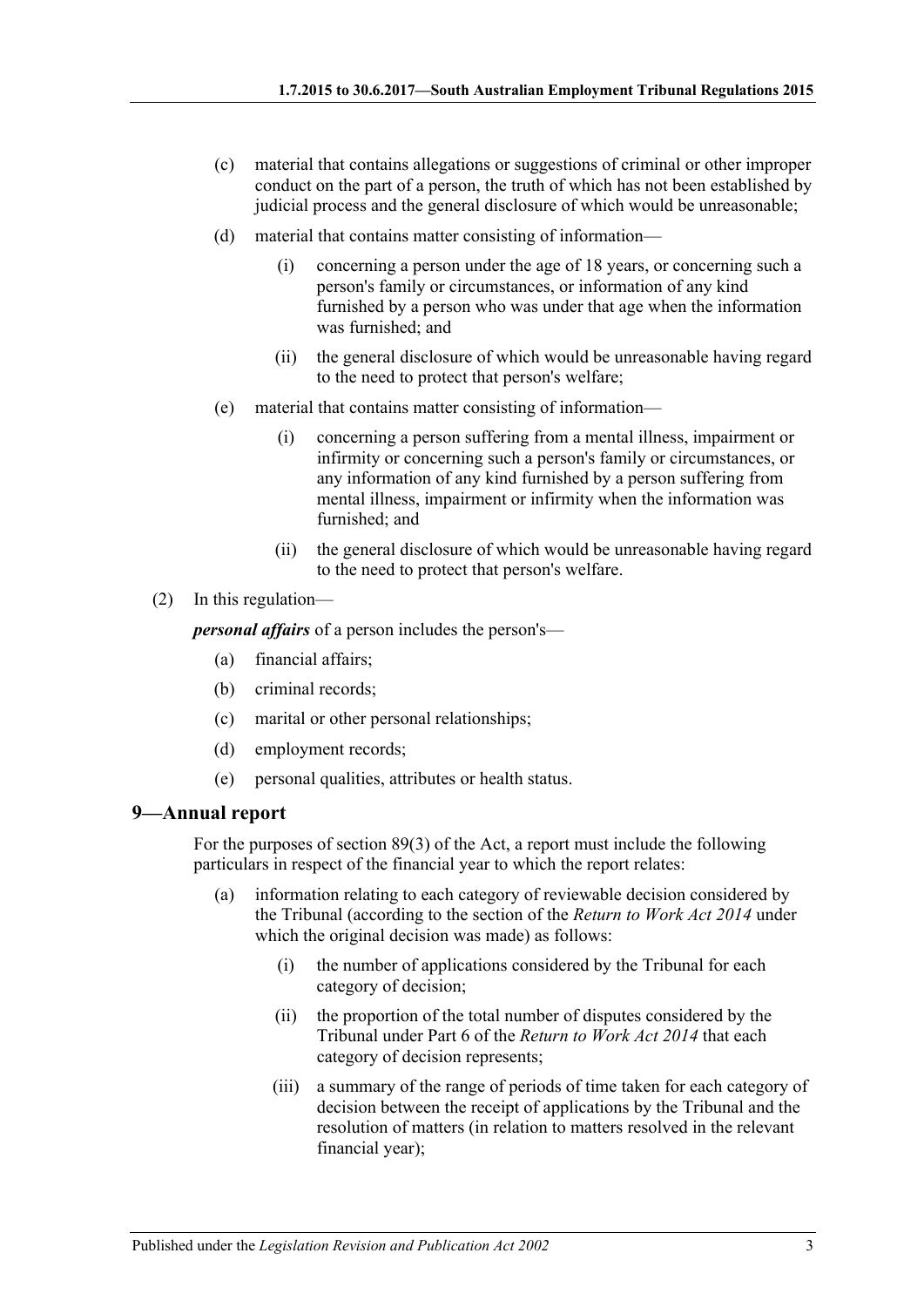- (b) the number of applications made to the Tribunal for an expedited determination of a matter under section 113 of the *[Return to Work Act](http://www.legislation.sa.gov.au/index.aspx?action=legref&type=act&legtitle=Return%20to%20Work%20Act%202014) 2014*;
- (c) the number of extension of time applications granted by the Tribunal under section 100 of the *[Return to Work Act](http://www.legislation.sa.gov.au/index.aspx?action=legref&type=act&legtitle=Return%20to%20Work%20Act%202014) 2014*;
- (d) the number of referrals made to independent medical advisers by the Tribunal under section 121 of the *[Return to Work Act](http://www.legislation.sa.gov.au/index.aspx?action=legref&type=act&legtitle=Return%20to%20Work%20Act%202014) 2014*;
- (e) the number of reviews and appeals instituted under Part 5 of the Act.